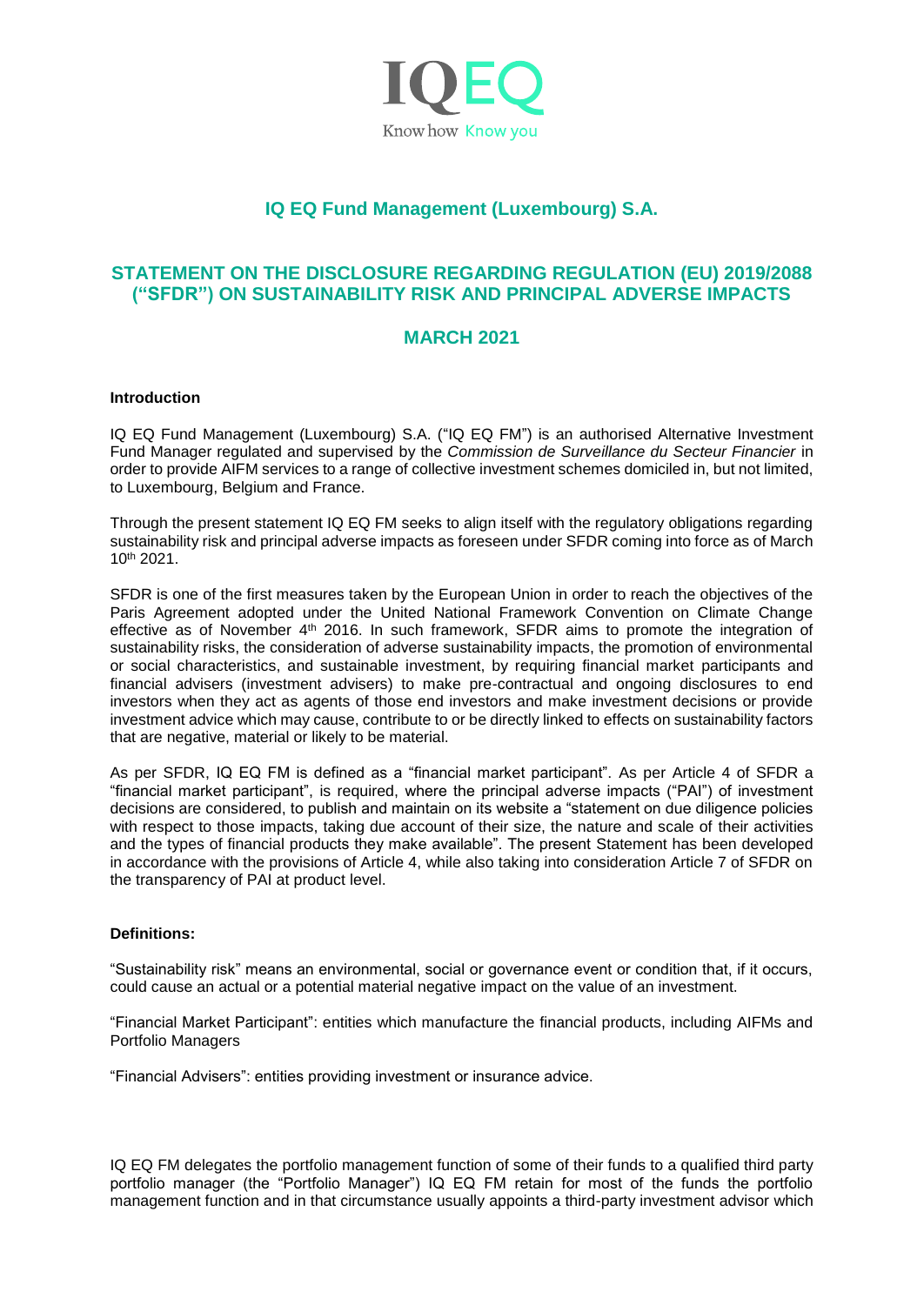

may or may not be considered as a Financial Advisor as per SFDR. Therefore, usually, the "manufacturer of financial products" is not IQ EQ FM but rather the Portfolio Manager/Investment Advisor.

As per article 6 of SFDR Financial market Participants shall include the following descriptions in the precontractual disclosures:

- the manner in which sustainability risks are integrated into the investment decisions: This is determined at the on boarding stage of a new Fund in conjunction with the Portfolio Manager/Investment Advisor/GP. The AIFM discloses, as per SFDR, the information related to article 23 (1) of Directive 2011/61/EU;
- the result of the assessment of the likely impacts of sustainability risks on the returns of the financial products they advice on.

Further, the Funds, to which IQ EQ FM acts as AIFM, follow a number of different investment strategies with varying consideration of environmental, social and governance (ESG) and sustainability factors. As such, some of the Portfolio Managers/Financial Advisors may consider sustainability risks and PAI in respect of the funds for which they are appointed while other Portfolio Managers/Investment Advisors may not. Due to the different strategies and nature of the Funds under management, IQ EQ FM has determined a prudent approach to allow for both eventualities in this Article 4 SFDR Statement taking into account Article 7 of SFDR.

## **Selected Approach**

## *Article 3 – Sustainability Risks*

As per article 3 of SFDR, financial market participants shall publish on their websites information about their policies on the integration of sustainability risks in their investment decision-making process. In this framework, IQ EQ FM will include in its due diligence process to portfolio managers/financial advisers the consideration on sustainability risks in regards to the following:

- 1. Sustainability Risks is an integral part of the Fund's investment process;
- 2. Sustainability Risks is considered as part of a broader analysis of individual issuers, using internal and external inputs helping to identify exposure to Sustainability Risks, preparing for company engagement and collaborate on new research inputs based on data provided by data providers. The factors which will be considered by the Portfolio Manager will depend on the security in question, but typically include ownership structure, board structure and membership, capital allocation track record, management incentives, labour relations history, and climate risks.
- 3. In assessing these risks, the Portfolio Manager draws upon a wide variety of internal and external research to assess any potential impact on the value of the assets over the time horizon of the Fund.

In instances where IQ EQ FM retains portfolio management and where an Investment Advisor is appointed, IQ EQ FM may consider sustainability risks within their investment decision in respect of those funds, provided that the steps described in 1-3 are fulfilled. IQ EQ FM also acknowledge that in certain instances, the Financial Advisors may publish information on their own website in respect of sustainability risks integration.

IQ EQ FM has also enhanced its existing risk management framework to oversight the integration of sustainability risks. The risk management will oversee the integration of sustainability risks by Portfolio Managers/Investment Advisors on an ex-post basis.

*Articles 4 & 7 – Principal Adverse Impact*